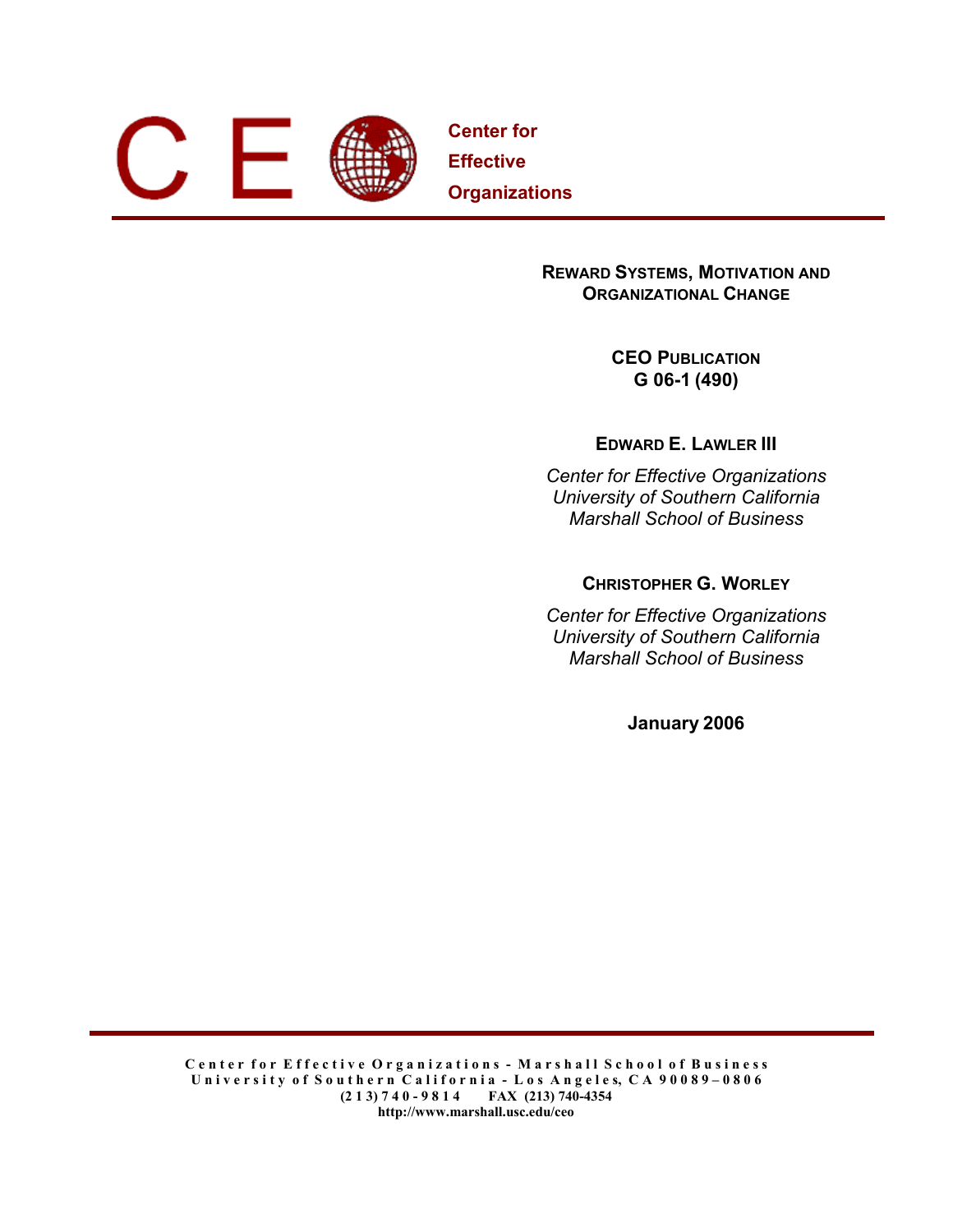# **Reward Systems, Motivation and Organizational Chang[e1](#page-1-0) Edward E. Lawler III and Christopher G. Worley University of Southern California**

Organizational excellence is about change. We would not have said this in the 1970s, 1980s, or perhaps even in the 1990s. Today it almost goes without saying. Most organizations simply cannot sustain excellent performance unless they change in response to shifting environmental demands. As the rate of change in the business environment continues to increase, the premium on organizations being able to change is likely to grow ever more significant.

In the 1980s, the best-known management book was *In Search of Excellence*. It identified a number of companies that were excellent performers. By the late 1980s many of them had ceased to be excellent performers. It was not that they had lost the ability to do what they had done; it was simply that what they had done no longer met the demands of the business environment. This raises the critical question: Why didn't they change?

Our research and experience with a variety of organizations leads us to a sobering conclusion: many organizations do try to change but most of their change efforts are doomed to failure from the beginning. The type and amount of change that is attempted is simply beyond the ability of most organizations to implement successfully. Admittedly, some organizations have made amazing transformations. Nokia, for example, has become a successful global electronics company even though its roots were in a different technology and a local market. Intel was able to abandon its memory business and build a strong microprocessor business. But the reality is that most change efforts in established organizations fail to meet expectations because the internal barriers to change, most of which are human, are so formidable. A key barrier in most change efforts is the motivation to change; all too often it is simply missing.

 $\overline{a}$ 

<span id="page-1-0"></span><sup>&</sup>lt;sup>1</sup> Based on E.E. Lawler and C.G. Worley, **Built to Change (Jossey-Bass, 2006)**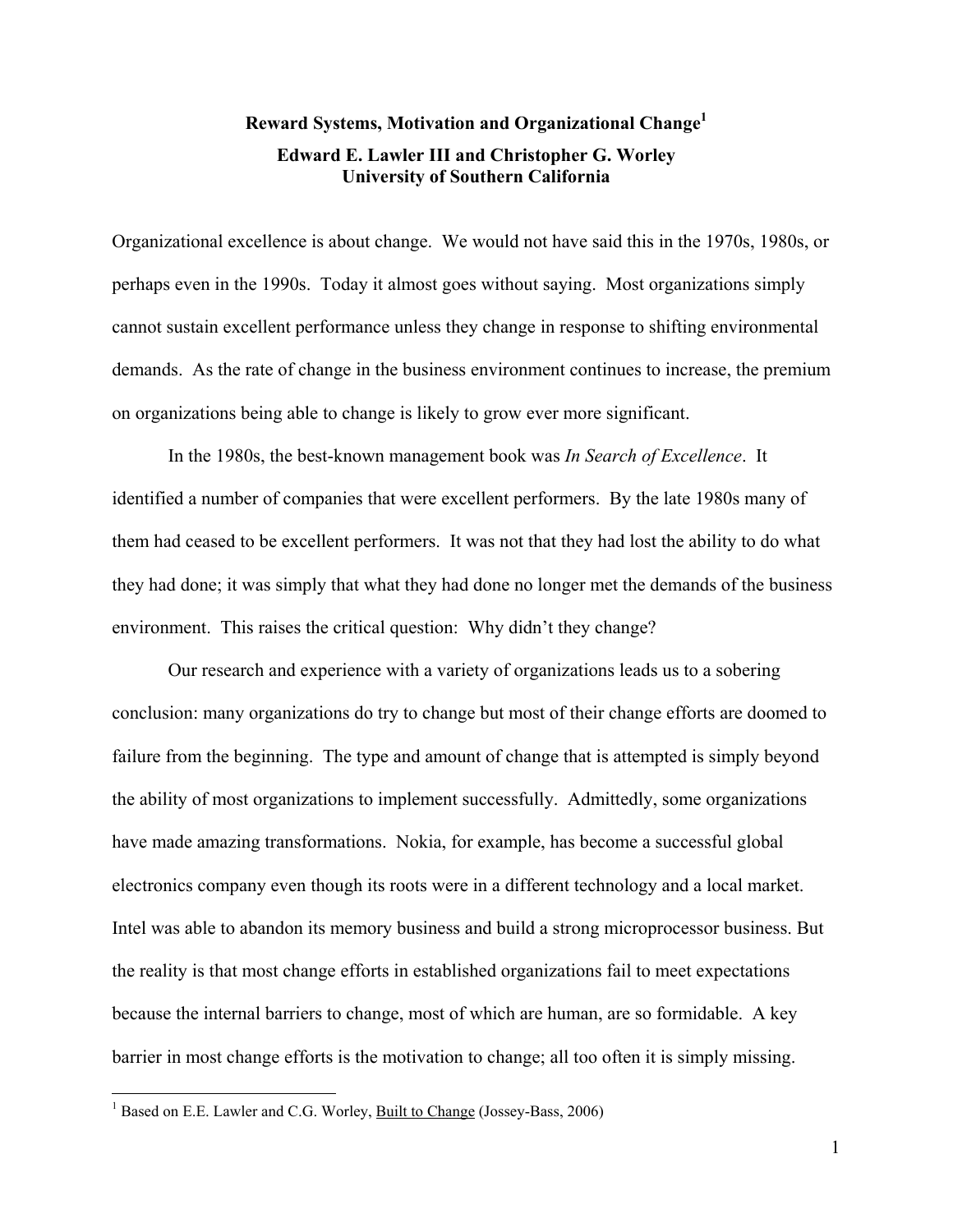We believe that the only way to ensure that organizations will be able to change is to *design* them to change. Although we are pessimistic about organizational transformations of the kind that AT&T failed to make and the kind that Kodak is trying to make, we are optimistic that organizations can be built to change. Our optimism is based on the ability of some companies to change and on research that suggests the right policies, practices, and organization designs can make a company "change ready."

In looking at practices and designs that make an organization ready to change, it is important to consider whether they contribute to current organizational effectiveness. The optimal practices and designs are those that create high-performance organizations that are ready and able to change. Although there are a variety of features that contribute to an organization that is "built to change" and effective, this article focuses on the role of rewards and motivation in promoting change.

# **Human and Social Capital**

Any discussion of building organizations that are change ready needs to recognize that the era of human and social capital has arrived. The rapid growth in scientific and technological knowledge is one driver that has contributed to the growing importance of human capital. A second driver is the information technology boom of the 1990s. The accompanying talent shortage got firms thinking about human capital as never before. Finally, a growing recognition that more and more of a firm's market value is tied up in their human capital has spawned a focus on talent management.

The centrality of knowledge to organizational effectiveness has changed the very essence of organizations, what they do, and how they do it. Its implications for the motivation and reward systems of an organization are significant. Organizational reward systems need to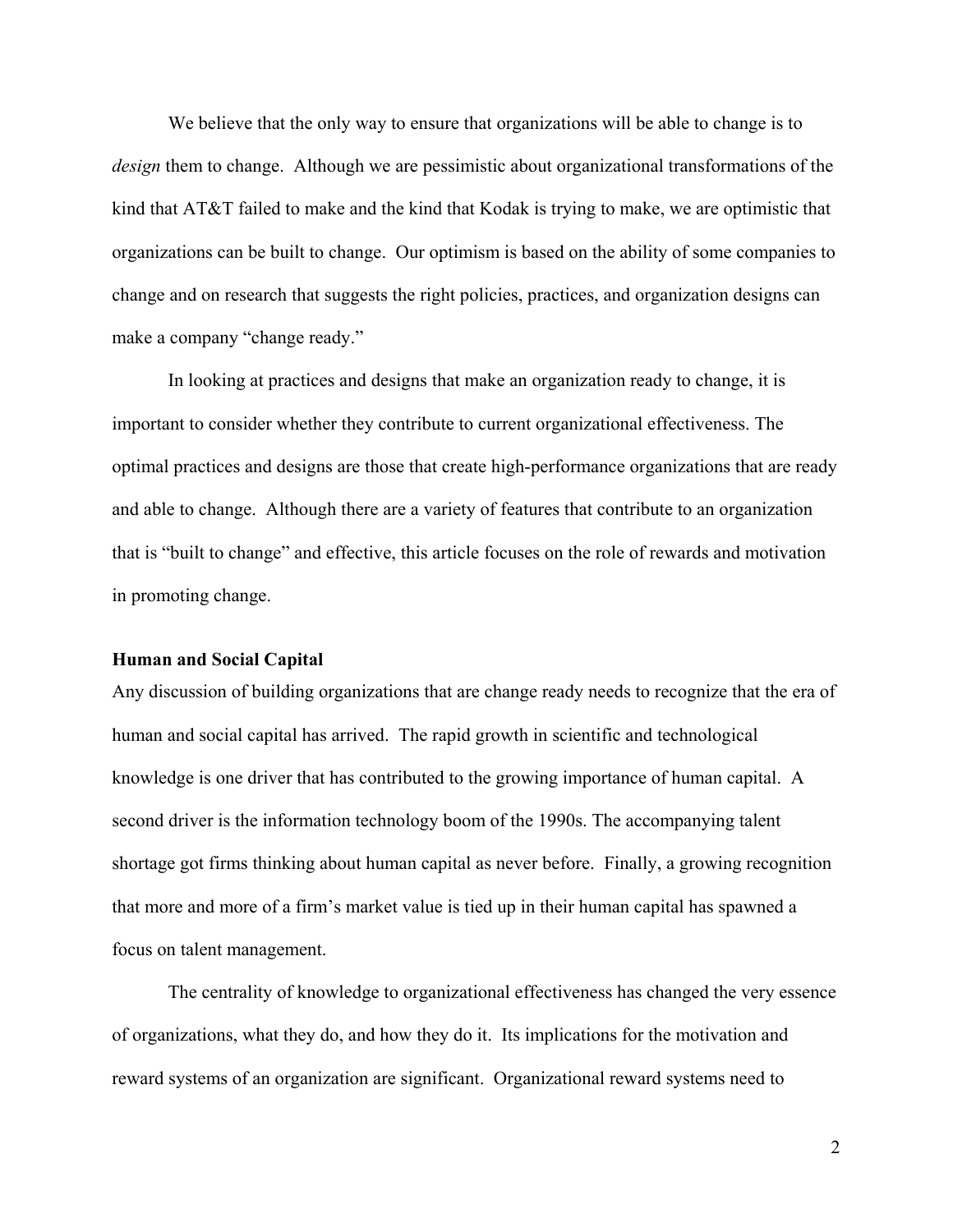simultaneously support the application of state-of-the-art knowledge to solve current business problems and support the development of changes in the type of knowledge an organization will need as the environment changes.

# **Reward System Design**

Organizations have the ability to reward individuals in a multitude of ways. Because they can vary both the kinds of rewards they give and the reasons for which they give them, there is an almost infinite number of approaches that organizations can take to rewarding individuals.

People don't automatically come to work, continue to work, or work hard for an organization. They need to be motivated to take a job with a company, to come to work on a daily basis, to continue to work there, to learn, to perform efficiently, and to accept change. The most widely accepted explanation of why people are motivated to work, perform, learn, and change is rooted in what psychologists call expectancy theory.

Expectancy theory argues that people are mostly rational decision makers who think about their actions, and act in ways that satisfy their needs and help them reach their goals. The theory assumes, and research evidence confirms, that people generally try to deal rationally with the world as they see it. It views people as proactive, future orientated, and motivated to behave in ways that they believe will lead to valued rewards. It does not suggest that people will always resist change. Quite to the contrary, it suggests they will seek it if it leads to their receiving valued rewards.

Since organizations get the behaviors they reward, organizations that wish to perform well and change effectively need to create systems that reward both performance and change. Sounds simple, but it is not easy to do. It is also not what most organizations do. All too often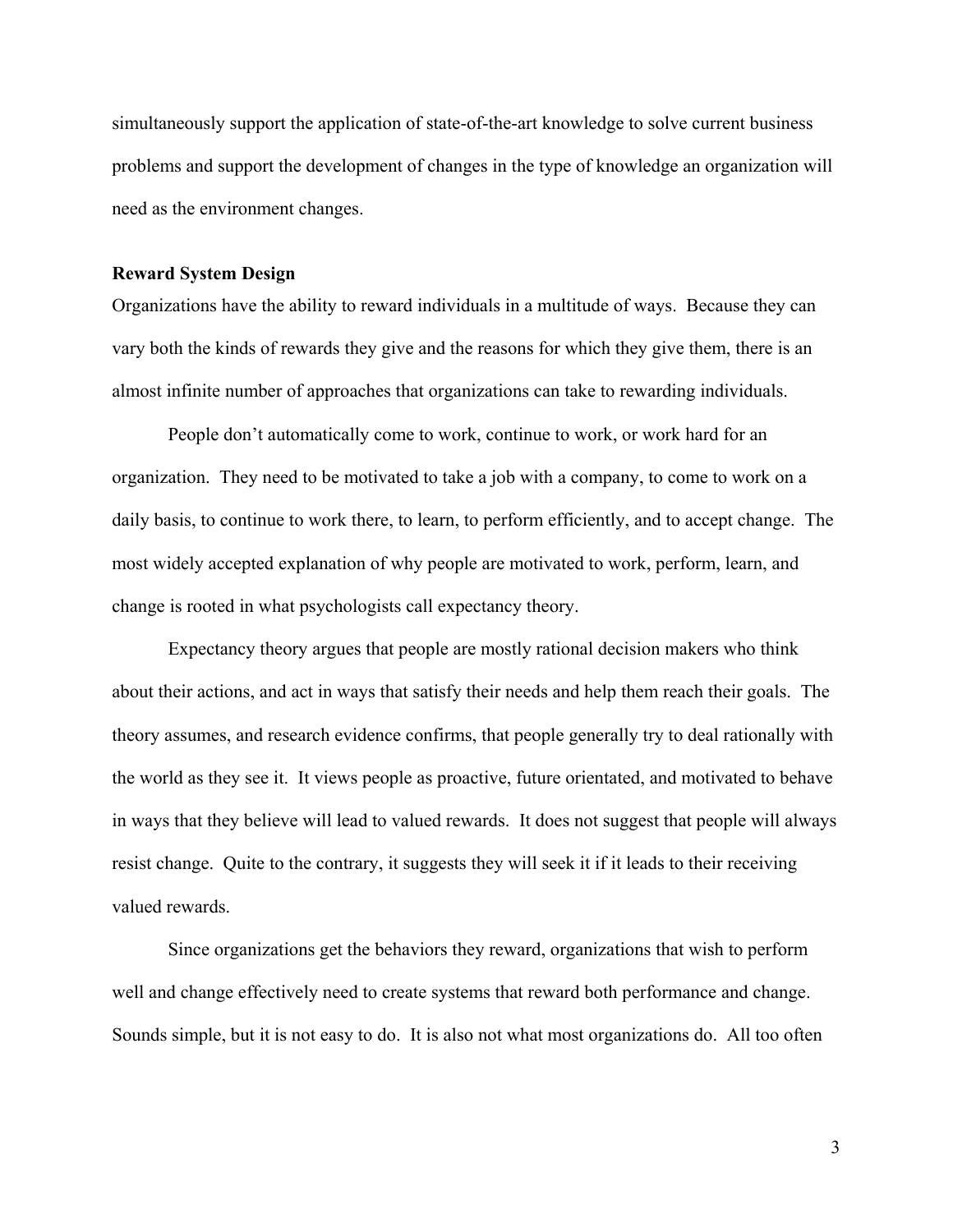they reward stability more than change, seniority more than performance, and job size more than skill development.

If you want people to change, you cannot reward stability, yet that's exactly what many organizations do. They set annual performance goals and develop bureaucratic job description systems that are resistant to change.

When it comes to motivating change and performance, it is hard to think of a more dysfunctional practice than basing rewards on seniority. Despite this, the array of rewards that many organizations tie to seniority is vast. Some of the rewards are relatively trivial and minor, others quite valuable and important. Although we have not seen any studies of how common seniority-based rewards are today versus ten or fifteen years ago, our guess is that they are less popular today, but still very common. They fit well in a world where organizations try to build loyalty, and individuals spend their entire careers with the same organization. They fit very poorly in organizations that need to change.

Finally, rewards based on job size focus attention more on promotion and getting a bigger job. They do little to motivate individuals to learn new skills that support change but don't lead to promotions.

### **What doesn't work**

Merit-pay plans are the most frequently used way to reward individuals for performance. Given their popularity, merit-pay systems must be effective -- right? Wrong! The evidence is clear that in most cases merit-pay plans do little to motivate performance and often do not even help retain the right employees.

Merit-based salary increases typically are small and become a permanent part of an individual's pay. As a result, the relationship pay and performance is weak and not particularly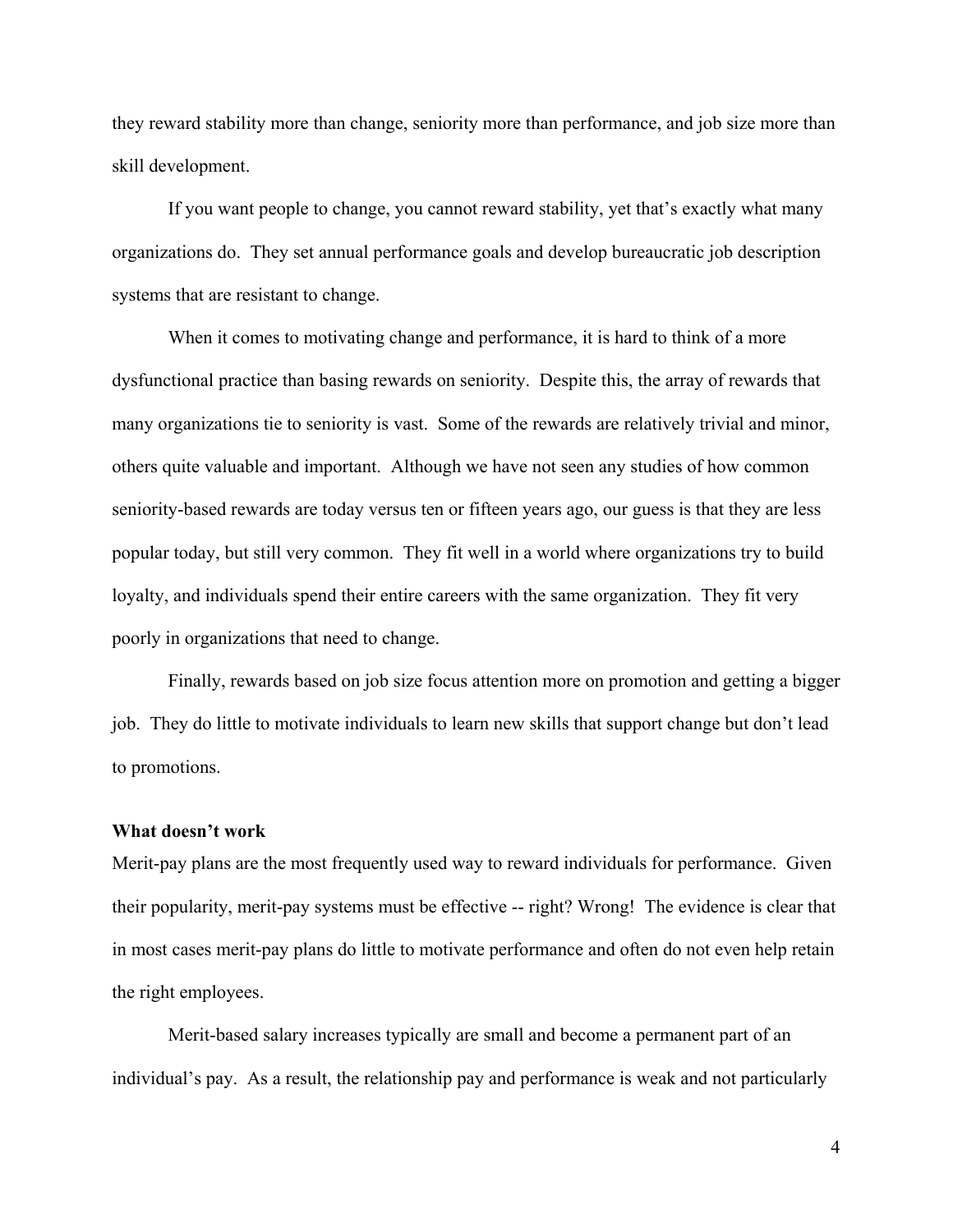motivating. The hope is that merit pay will lead, over a number of years, to a pay level that reflects performance. This can happen if an individual's performance is stable from year to year, and for some it is. But individual performance often varies considerably over a person's working life. As a result of performance changes, poor performers can end up with very high pay and outstanding performers with very low pay. This often occurs when a new employee performs outstandingly well and a longer-term employee performs poorly. When it happens, the poor performer is very motivated to stay and the better performer is not.

With merit pay, there is little the organization can do to change someone's reward level if that person is unwilling to support a change effort or performs poorly. It can withhold a merit increase, but this hardly has a major financial impact on an individual. Ultimately, a merit salary increase plan creates a situation in which the only way to punish people who are not supporting a change or performing well is to fire them.

### **What Works**

A variety of rewards can create organizations that are built to change. Bonuses, stock, and person-based pay when designed properly, can help organizations be flexible and effective.

**Bonus Systems**. Organizations that want to motivate performance and change with cash rewards must use bonuses. An increasingly popular form of variable pay uses the results of a performance appraisal to determine the amount of bonus that is paid to an employee. This approach eliminates the major failing of merit pay: Not enough money being available to motivate individuals. It does this by eliminating the annuity feature of merit pay, thus freeing up dollars to be used for variable pay.

Built to change organizations can use bonus pay to reward individual performance and change as well as to retain excellent performers. It is particularly effective at retaining new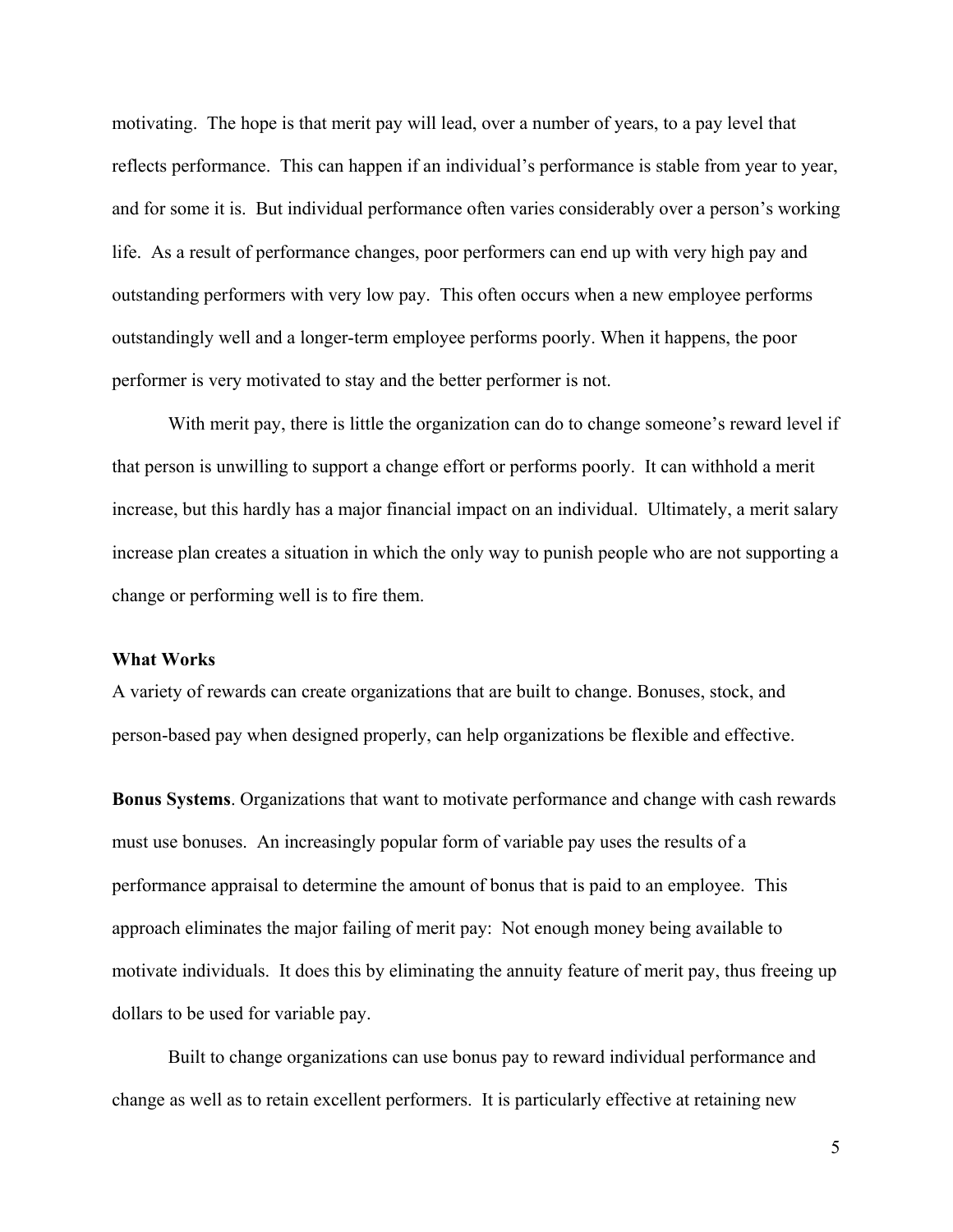employees because they can almost immediately be paid at a high level if they perform well; they do not have to wait for a series of merit increases. It also has the advantage of providing a way to quickly reduce the total compensation of poor performers. Finally, it can make very clear the relationship between a performance appraisal judgment and the amount of someone's pay. There is no need to explain how a person's pay history affects his or her bonus.

Bonus plans are useful, especially during periods of change. Individual plans that offer relatively large bonus opportunities can provide a powerful incentive for individuals to perform well and to change their behavior when a new strategic intent calls for it. In some situations it makes sense to have one-time bonuses awarded at the completion of a strategic change. In other situations, using short-cycle bonus periods (for example, three months) that target change implementation can speed up the installation of major changes.

When an organization bases bonuses on such organizational performance measures as profit and market share, it creates not only a reason to perform but also a reason to embrace strategic and operational change. Our research shows that the implementation of change efforts that are directed at building capability—for example, total quality management and knowledge management—are more effective when pay is based on organizational performance. Bonus plans that are funded based on organizational performance relative to competitors and performance are an effective way to alert employees when the organization needs to change. Failure to change means deteriorating performance and thus smaller financial rewards, so it is not a surprise that individuals are more focused on how to improve performance and are more willing to accept change when they are paid based on the performance of their organization.

**Impact of Stock.** The effect of stock plans on motivation is likely to be less than the effect of bonuses because the connection between performance and pay is usually weaker. Stock prices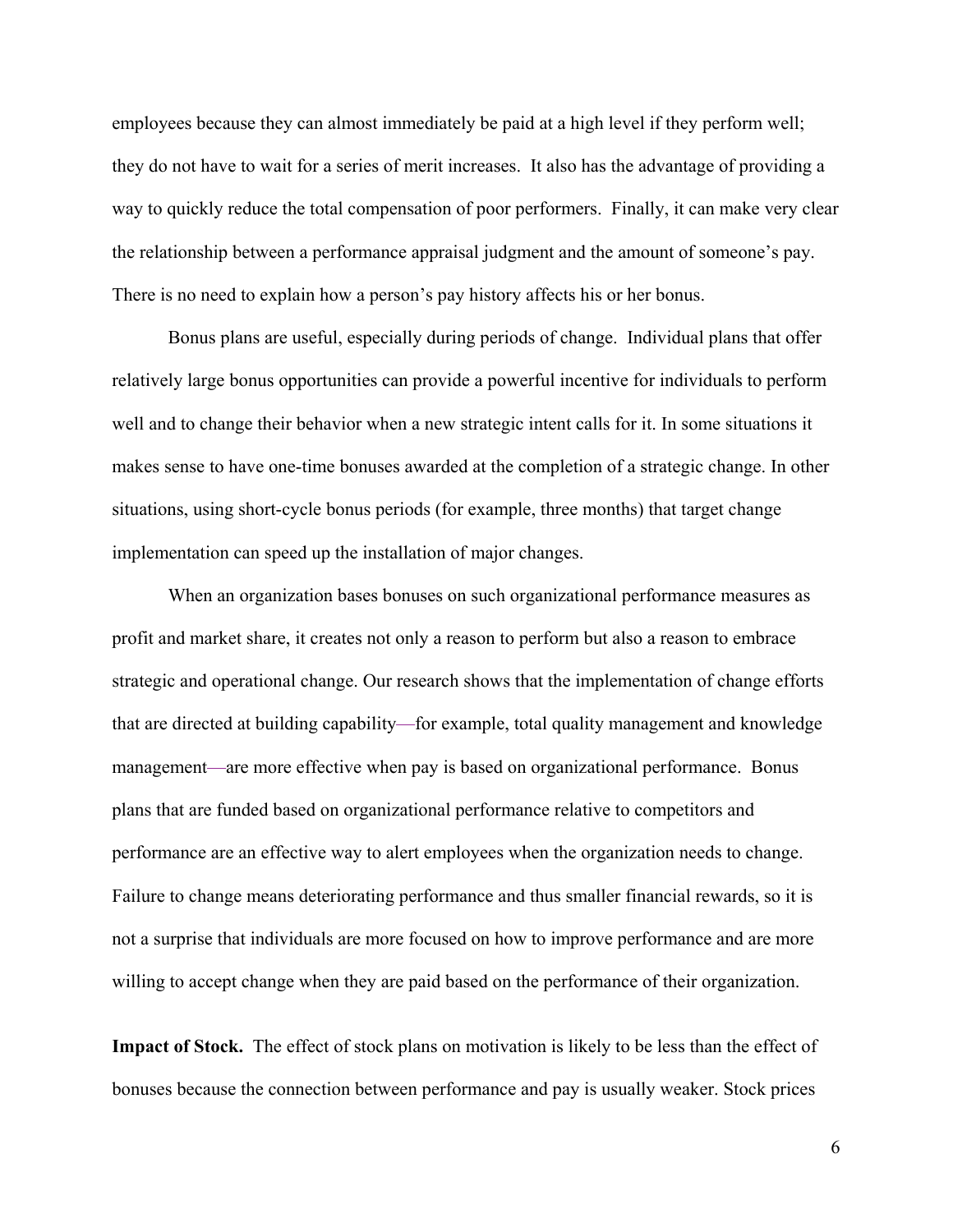depend on more than just the somewhat controllable financial and operational performance of a company. They depend on the economy and on how the stock market evaluates the corporation's earnings, intangibles, and future. Thus, even for senior executives, the connection between their performance and the value of their company's stock may be weak.

Although it is not a particularly good motivator, what broad-based employee stock ownership can do is create a culture of ownership and cause people to focus on the strategic, business, and financial objectives of the organization. As a result, it can also be a powerful integrator of behavior. As is true of broad-based profit-sharing plans, it can create a "common fate" culture that supports performance and needed change.

Broad-based stock ownership may be a better motivator of change than profit sharing. The stock price of a company often is a better indicator of future prospects than earnings. A competitor's announcement of a new product or the failure to win a big contract can push stock prices down before earnings are affected. This in turn has the potential to stimulate change before performance actually declines.

Broad-based stock ownership can be particularly useful when it comes to leading change. Stock ownership gives the leaders of an organization a platform on which to stand and talk about the advantages employees will experience with a successful change effort. They can go beyond saying that change is good for the organization and say, "Change will be good for you because it will lead to improved organizational performance and an increase in your personal wealth." It also eliminates the possibility of employees' sitting back and saying, "Sure, it's all right for him to argue for change because he's a senior executive. He has an enormous amount of stock, but I don't, so why should I listen to his call for change when it really is only going to benefit him?"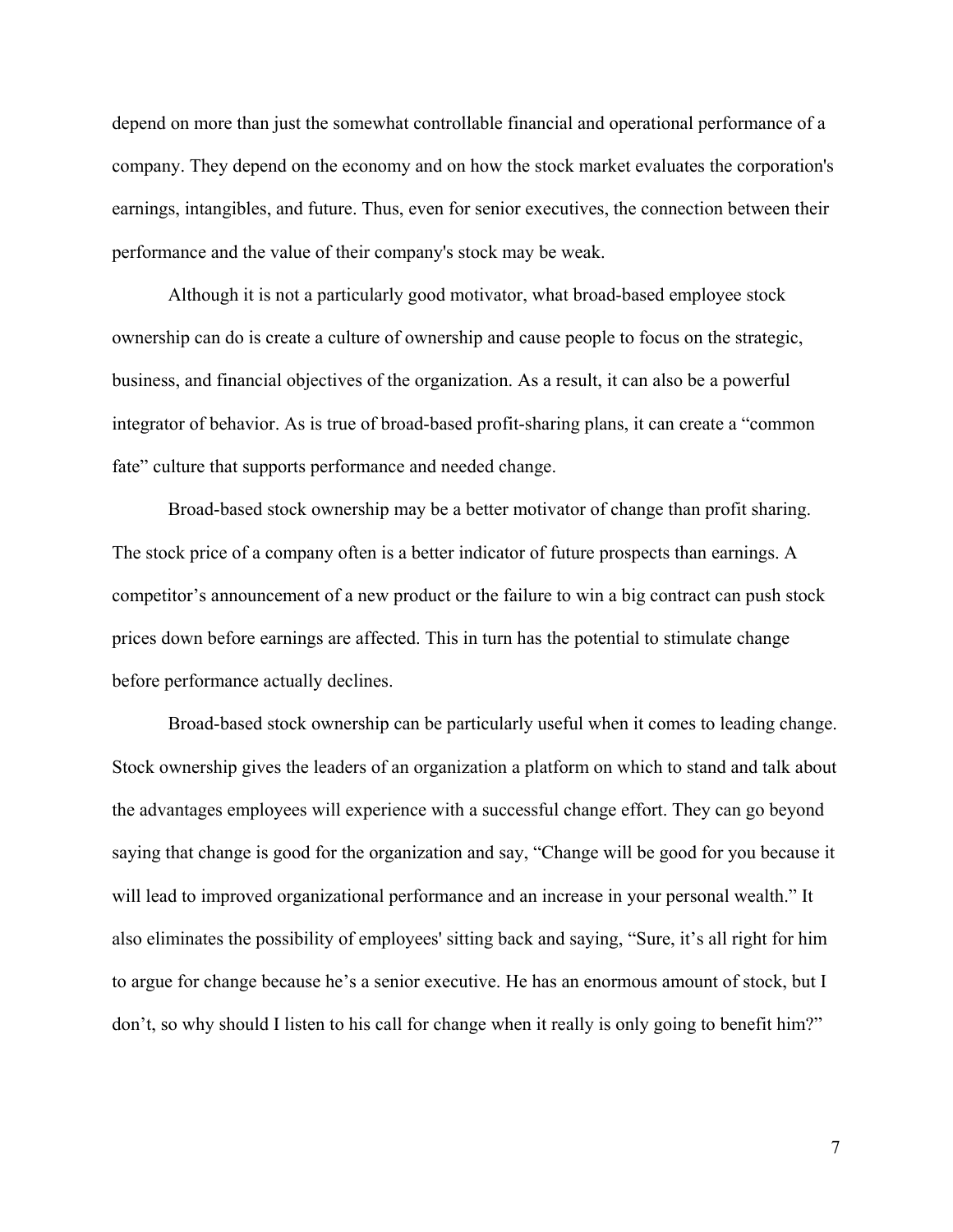Broad-based stock ownership can also be a real positive in encouraging people throughout the organization to take on leadership roles in support of change. Being an owner carries with it a certain role and image that can encourage individuals to demonstrate leadership behaviors that support organizational performance. It is only when members of the organization develop the attitude of shared fate and shared responsibility that a company can truly be said to have a culture of shared leadership.

**Person-Based Pay.** The distribution of financial and status rewards in most organizations is primarily based on the jobs people do. A reward system that focuses on jobs does little to produce an understanding of the new skills and knowledge individuals need or, for that matter, an understanding of what new individuals the organization needs in order to develop new competencies and capabilities. It also typically offers little or no incentive to develop the new skills and knowledge that will help the organization change. As a result, when organizations with job-based systems need to change their capabilities and competencies, they usually end up either failing to change or having to replace most of their existing workforce.

When an organization is constantly changing, job-based pay systems are particularly likely to create problems in determining how much to pay individuals and, as a result, lead to unwanted turnover. In the old steady-state organization, employees and management could come to a reasonable consensus as to what various jobs were worth. In today's organizations, often there are no traditional jobs, only clusters of tasks and activities, and these are always changing. As a result, it is hard to decide what is fair for a job and to adjust pay accordingly. In addition, paying the job runs the risk of mispricing employees in the labor market, because the tasks they are doing at the moment may not represent their total capabilities and as a result may not reflect their market value or their value to the organization.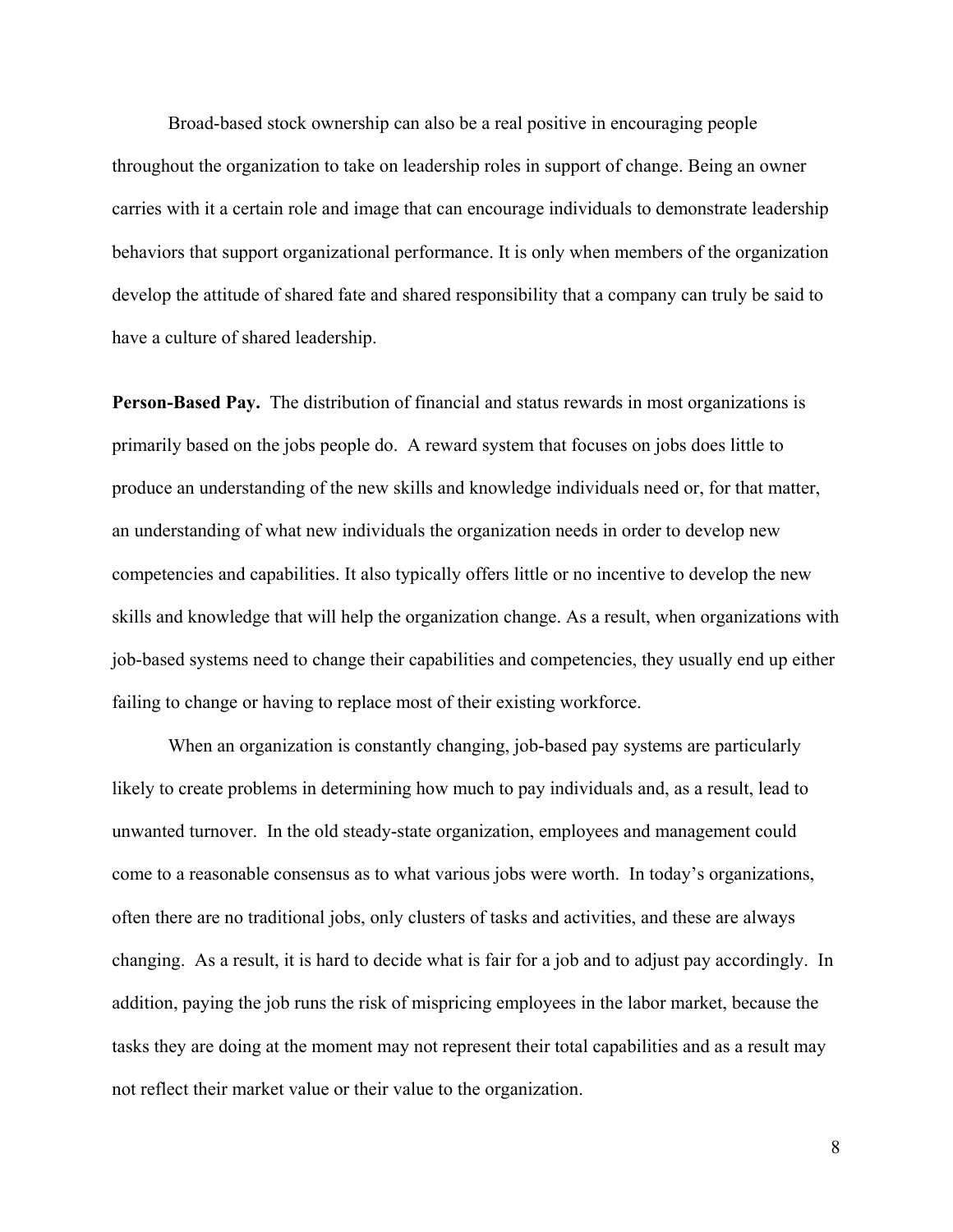The solution requires a radical shift. Organizations need to pay individuals for their skills and knowledge, not for their jobs. In a work situation in which people have changing task assignments, paying the person according to their market value is much more effective than paying the job, particularly when it comes to retaining the right people. When all is said and done, it is people that have a market value, not jobs. People change companies for higher pay; jobs don't change companies.

Perhaps the most important changes that person-based pay can effect are to the organizational culture and to employees' motivation to change. Instead of being rewarded for moving up the hierarchy, people are rewarded for increasing their skills and developing themselves. This can reinforce a culture in which personal development and a highly talented workforce are receptive to change. It can be especially helpful when an organization needs to improve its competencies and capabilities, because the company can use pay to motivate individuals to develop needed skills.

A focus on the skills of individuals is highly consistent with a strategic intent in which individuals are a key source of competitive advantage. When people are an organization's key resource, it is logical to focus on them and what they are worth. It also makes sense to focus on their growth and development so that they can add more value to the organization's products and services.

#### **Conclusion**

We began by pointing out that organizations need to be built to change and that they get the behaviors they reward. We noted that traditional reward systems lead to stability and often fail to motivate either performance or change. What traditional reward systems do *not* lead to is an organization that is easy to change. The inescapable conclusion, therefore, is that organizations